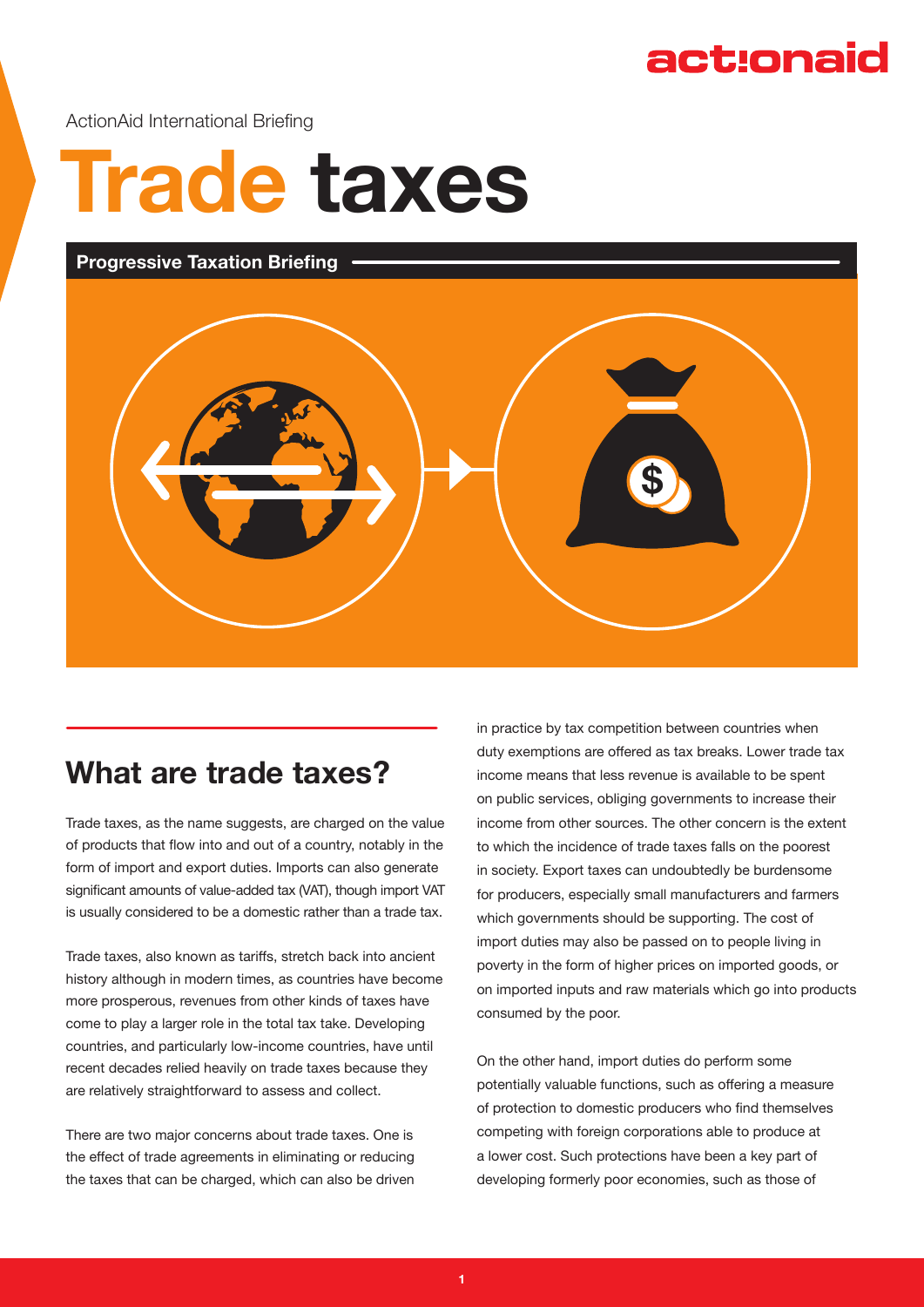Southeast Asia from the 1960s through the 1980s. That does not make the tax progressive, of course, since it can raise the price of goods bought by the poor, but such taxes can be part of creating a healthier domestic economy in the medium and long term. For this reason, the elimination of most trade taxes by trade liberalization has been blamed for damaging efforts to build self-reliant domestic economies.<sup>1</sup>

Financial transaction taxes (FTT) are another form of trade tax. This is a tax on financial transactions such as trade in shares or currencies. Such a tax already exists in some form in around 40 countries and in 2011 raised around US\$38 billion.<sup>2</sup> A proposed new FTT in the EU would raise an estimated US\$23.5 billion annually.<sup>3</sup> Both developed and developing countries that do not yet use FTTs could benefit from exploring their use at both the national and regional levels.

Trade tax rates have been falling since the 1970s, in line with the spread of neoliberal economic orthodoxy favouring open markets and the reduction of trade 'barriers', as manifested in structural adjustment policies mandated by the International Monetary Fund (IMF) and World Bank in the 1980s and 1990s.<sup>4</sup> Several expert analyses in recent years have found that after lowering trade taxes, developing countries have often found it difficult to make up the lost revenues from other taxes, despite efforts made to do so, notably through increasing VAT (which tends to fall more heavily on poor people).

A 2005 study, published by the IMF itself, found that highincome countries were easily able to make up revenue lost from reducing trade taxes out of other sources. The study suggested that middle-income countries only made up between 45% and 65% of the loss, and low-income countries only made up about 30% of the lost revenue, reflecting the reality that these countries tend to have much narrower domestic tax bases on which to draw.<sup>5</sup> A more recent study, published in 2016, suggested that more than half of developing countries experienced losses equivalent of up to 3% of Gross Domestic Product (GDP) after lowering trade taxes. Some 40% of low-income countries and 34% of middle-income countries did not replace any of the lost revenue during the study period (1970 to 2006). The study concluded that "the typical trade liberalisation reform in

developing countries since 1970 was not revenue-neutral but [led] to a decrease in total revenues."6 Despite such concerns, the IMF has been an enthusiastic advocate of replacing trade taxes with VAT.

High-income countries did not experience these problems because they reduced trade revenues at a much later stage in their development, when their economies were large enough to make up the losses from other taxes. These findings echo what critics of the IMF-led approach to trade liberalisation have long argued: that policies derived from the experience of high-income countries have been inappropriately pressed on developing countries.

#### **How can trade taxes be made more progressive?**

If the cost of import duties is passed on to consumers in the form of higher prices on goods which are imported (or which use imported inputs), then people will bear the cost of the tax. If poor consumers spend more of their incomes on these particular imported goods than rich consumers, then the tax will fall disproportionately on them. But because import duties cover a wide variety of items, understanding their effects on the poor will depend on analysis of what people actually consume (as with VAT).

Governments may also grant exemptions for social purposes, such as for key food products relied on by consumers, or as a tax incentive for investors. An example of the latter is Zambia's reduction to zero of import duties on some machinery used in the textile industry and in the production of vehicles.7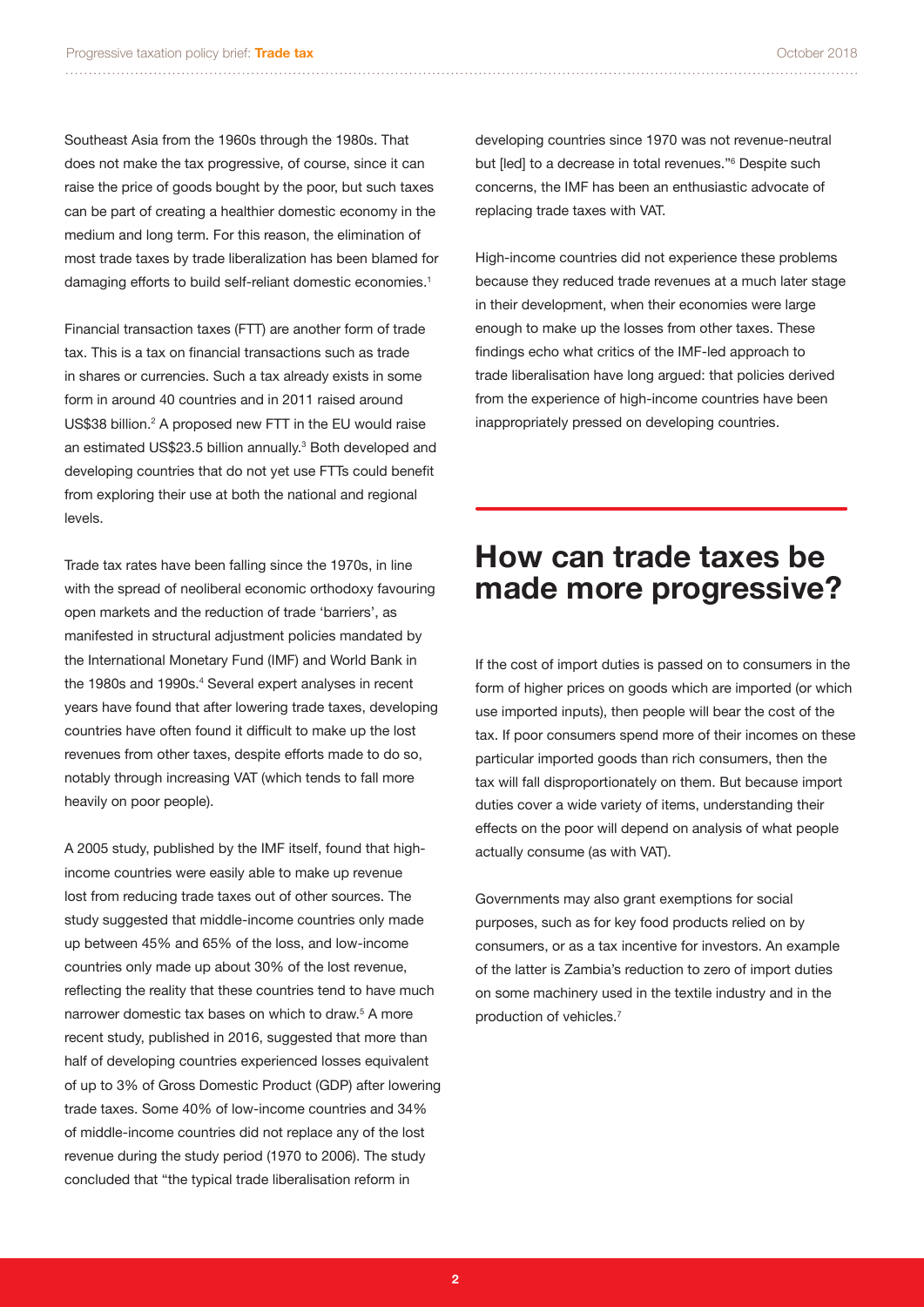### **Examples of good and bad uses of trade taxes**

Despite the significant losses in tariff revenue in recent decades, trade taxes still form an important source of revenue for developing countries. The extent of this reliance – and, therefore, the potential impact of trade liberalisation on tax revenues – varies from country to country. **Ghana**, for example, raised an average of 15% of its total tax revenues from import duties between 2012 and 2016, compared to only 8.5% of total revenues in **Uganda**. Ghana's duty on cocoa exports, which raised another 5% of total tax revenues, has no equivalent in Uganda.<sup>8</sup>

Such variations, as well as differing patterns of international trade from one country to another, mean that the effect of lowering or abolishing trade taxes will be felt differently in different developing countries. A 2012 study, which drew on the findings of several previous studies, suggested that the impact of an Economic Partnership Agreement (EPA) with the European Union, which requires developing countries to lower their tariffs on most goods over a period of years, would be "very high" for Ghana and "high" for Uganda, but "moderate" for Mozambique and "low" for Zambia. Based on data from the mid-2000s, this study suggested revenue losses over time of anything from 8% to 22% of total tax revenues in Ghana, while for Zambia, by comparison, the losses might be between 0.7% and 3%.<sup>9</sup>

A 2013 ActionAid Ghana study estimated that under its Economic Partnership Agreement (EPA) with the European Union, which was in force on an interim basis at the time, Ghana would lose US\$88.6 million a year in revenues from import duties between 2008 and 2022. The study assumed that if Ghana did not proceed with the EPA, taxes on trade with the EU would fall anyway, in line with a trend of declining imports from the EU, but could be made up by taxes on trade from other sources.<sup>10</sup>

## **Recommendations**

#### **Governments should:**

- *• Be wary about entering into trade agreements that strip away their rights to tax trade.*
- *• Carry out impact assessments of the likely revenue costs and the prospects for recouping that revenue from other sources, before undertaking trade negotiations.*
- *• Collect more and better data on income and consumption patterns among the poorest citizens, particularly women living in poverty, and then use this data to assess whether to help them by exempting goods and services on which they depend from import duties.*
- *• Be transparent about exemptions or reductions in import or export duties and discontinue those exemptions whose benefits to the public are outweighed by their costs in foregone revenue.*
- *• Be willing to remove export duties on products produced by the poor, for instance cash crops grown by small farmers or items made by small manufacturers.*
- *• Explore greater use of financial transaction taxes at national and regional levels.*

**This is one of a series of briefings on Progressive Taxation published by ActionAid International in October 2018. You can find them at www.actionaid.org/taxpower**